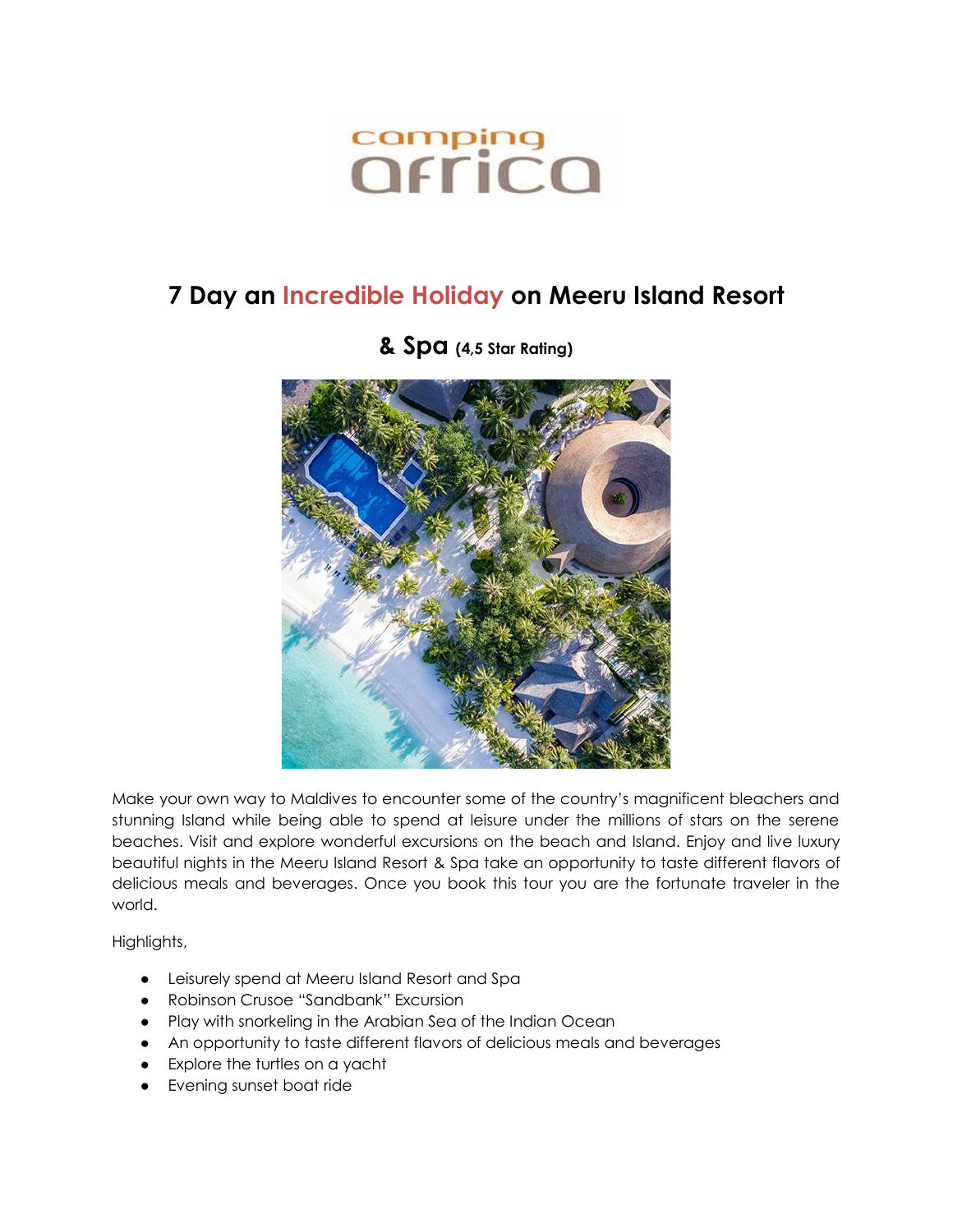

#### **Day 01 Airport – Meeru Island Resort and Spa (AI)**

Upon your arrival at Velanaa International Airport in Maldives and one of our representatives will meet and greet at the Airport then who will take you to Meeru Island by the speed boat and check into the Meeru Island Resort and Spas. Relax for the reminder of the day and await your savory dinner.

#### **Day 02 Leisure at Meeru Island Resort & Spa (AI)**

Enjoy your savory breakfast and Rest of the day is at leisure to enjoy the resort facilities and in the evening you have an opportunity to do Robinson Crusoe "Sandbank" Excursion You will spend another night in Meeru Island Resort & Spas at the resort.

#### **Day 03 Meeru Adventure Snorkeling & leisure (AI)**

You have some breakfast at the resort main restaurant Afterward, You will have a chance to play with snorkeling in the Arabian Sea of the Indian Ocean and before evening you will get more experience in the spectacular beach of Meeru.

#### **Day 04 Turtle Explorer on a Yacht (AI)**

Another splendid morning in Meeru Island & you have some delicious breakfast Afterward, you will have a chance to explore turtles on a yacht. After you end of an incredible day excursion you will be heading to Meeru Island Beach Resort for your overnight.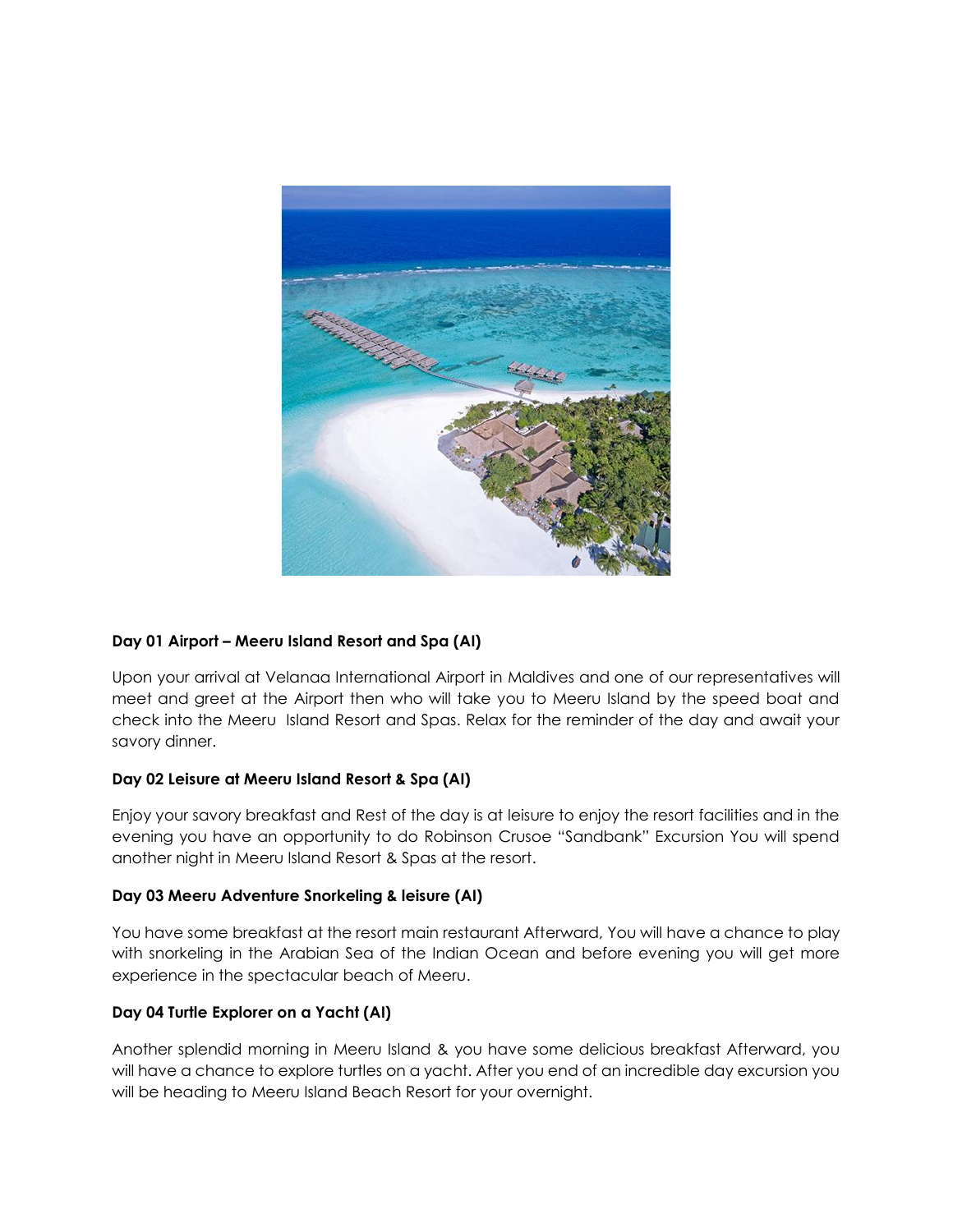#### **Day 05 Morning leisure at Meeru Island & in the evening Sunset Trip on a Yacht (AI)**

Enjoy breakfast and the entire day time is kept to relax by the beach or swimming pool. Afterward, you will take another exciting sunset boat ride on a yacht. Later being able to enjoy your delicious dinner and overnight.

#### **Day 06 Full day at leisure (AI)**

Today you are spending last night on an amazing island, relax and enjoy resort facilities.

#### **Day 07 Meeru Island Resort & Spa – Airport**

Enjoy a delicious breakfast and you will pack your belongings and proceed to the airport for marking the end of your time in Maldives.

## **BON VOYAGE!**

\_\_\_\_\_\_\_\_\_\_\_\_\_\_\_\_\_\_\_\_\_\_\_\_\_\_\_\_\_\_\_\_\_\_\_\_\_\_\_\_\_\_\_\_\_\_\_\_\_\_\_\_\_\_\_\_\_\_\_\_\_\_\_\_\_\_\_\_\_\_\_\_\_\_\_\_\_\_\_\_\_\_\_\_\_\_\_\_\_\_\_\_\_

Meeru Island Resort & Spa video link<https://www.youtube.com/watch?v=SWq5-RMjsdk>

Price from **€ 1,050 / ZAR 20,625** pro person sharing Price from **€ 1,880 / ZAR 32,325** single person

What is included:

- Accommodation sharing basis at Meeru Island Resort and Spas [\(https://www.meeru.com/\)](https://www.meeru.com/)
- Service charges and all Government taxes
- Meal plan on All Inclusive basis as specified above in the itinerary
- Airport transport by speed board two ways.

What is excluded:

- Any Airfare, any insurance fee.
- Any optional tours or transfers.
- Anything not mentioned in inclusion above.
- Visa and Covid test.
- Activities above mentioned while on leisure at hotels.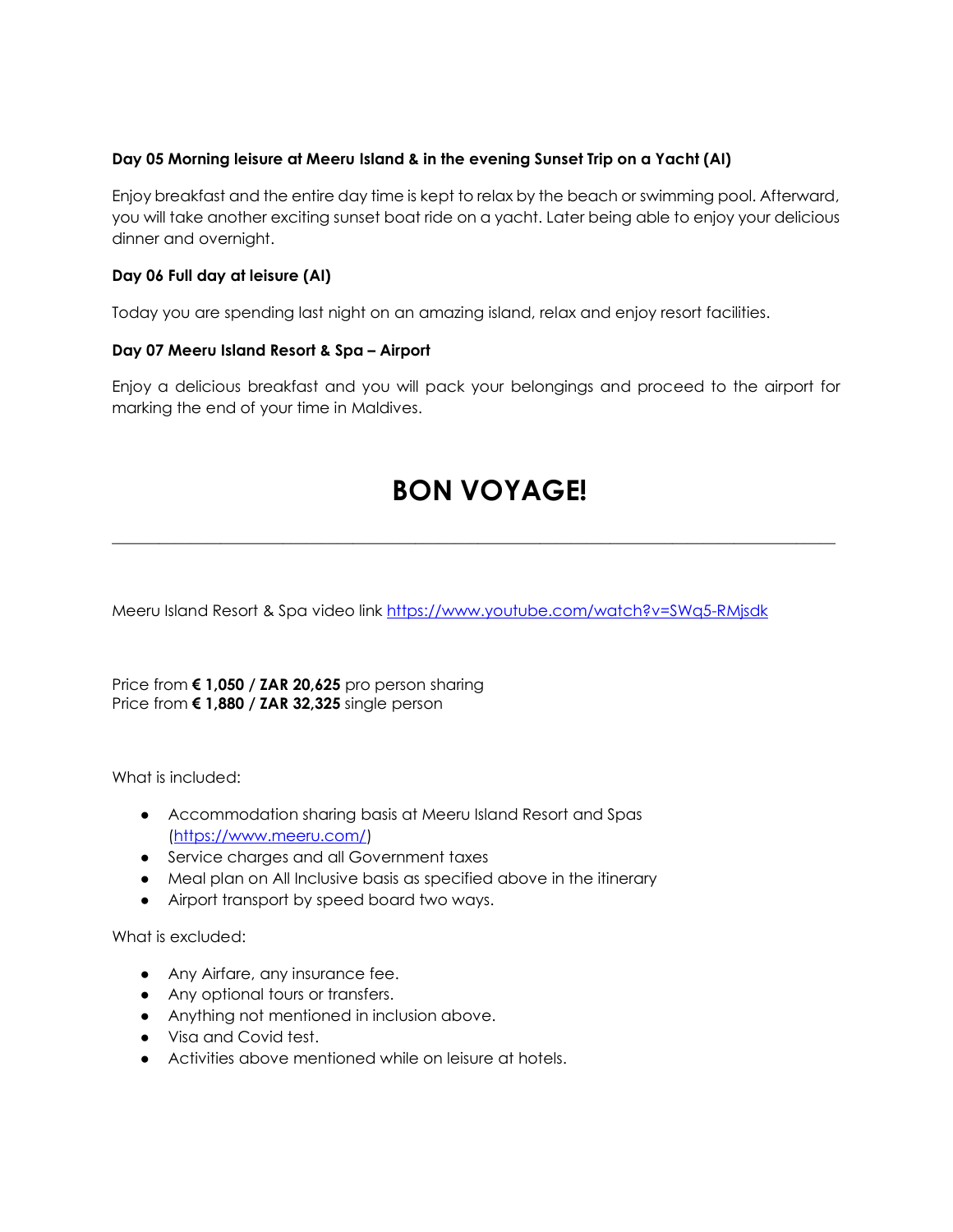#### *Health Declaration Form for All Arrivals & Departures*

In accordance to health requirements all travelers travelling to and from Maldives are required to submit a self-declarative health declaration within 24 hours prior to their travel.

Please visit this Link & Fill in Details as mentioned https://imuga.immigration.gov.mv/ethd/create

#### *Negative PCR Test to Enter Maldives*

- From 15 October 2020, all tourists visiting Maldives are required to have certificate of negative pre entry PCR test result for COVID-19, issued not more than 96 hours prior to departure to Maldives,
- The Sample for the PCR test must be taken not more than 96 hours prior to the scheduled time of departure from the first port of embarkation en-route to the Maldives.
- Children below one year old are exempt from the requirement of a COVID- 19 test'
- If the passenger makes a transit during the journey, the initial PCR test will be valid if the transit does not exceed 24 hours.
- If a passenger makes a transit exceeding 24 hours, the passenger must take a repeat PCR test within 96 hours prior to embarkation at the port of transit.
- The PCR test result should be presented in paper or electronic form during airline check-in and if required at arrival.

The PCR test document containing the test result should state:

- 1. Name of the passenger (name as in passport)
- 2. Name and address of the testing laboratory
- 3. Type of test stated as PCR test
- 4. Date of sampling
- 5. Result

Guests who require a PCR Certificate prior to their onward Journey

● For guests who need a PCR test for their departure journey, please advise at the time of booking and also notify upon arrival. This will be arranged at the facility with an additional fee.